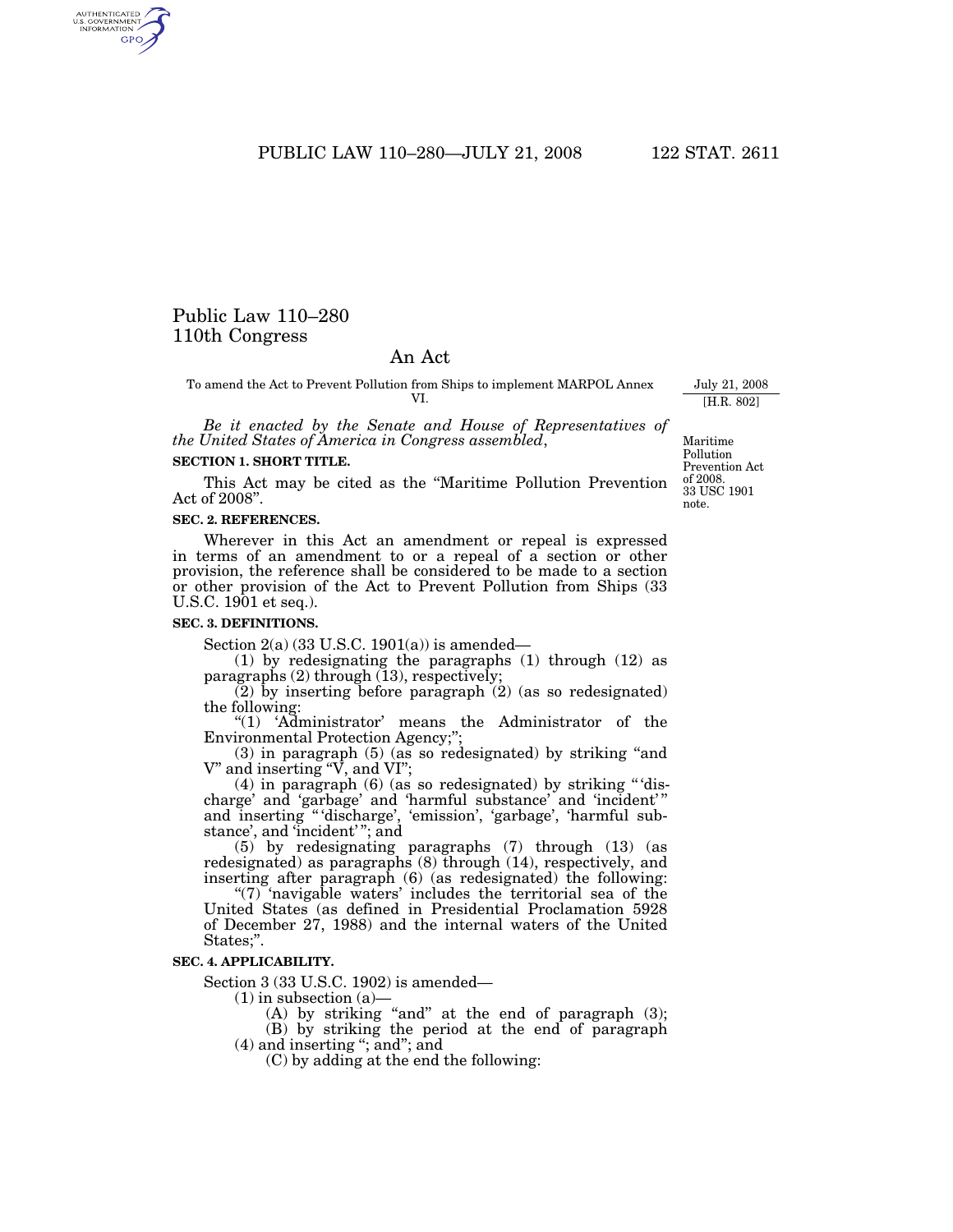''(5) with respect to Annex VI to the Convention, and other than with respect to a ship referred to in paragraph (1)—

"(A) to a ship that is in a port, shipyard, offshore terminal, or the internal waters of the United States;

 $f(B)$  to a ship that is bound for, or departing from, a port, shipyard, offshore terminal, or the internal waters of the United States, and is in—

''(i) the navigable waters or the exclusive economic zone of the United States;

''(ii) an emission control area designated pursuant to section 4; or

"(iii) any other area that the Administrator, in consultation with the Secretary and each State in which any part of the area is located, has designated by order as being an area from which emissions from ships are of concern with respect to protection of public health, welfare, or the environment;

''(C) to a ship that is entitled to fly the flag of, or operating under the authority of, a party to Annex VI, and is in—

''(i) the navigable waters or the exclusive economic zone of the United States;

"(ii) an emission control area designated under section 4; or

"(iii) any other area that the Administrator, in consultation with the Secretary and each State in which any part of the area is located, has designated by order as being an area from which emissions from ships are of concern with respect to protection of public health, welfare, or the environment; and

''(D) to any other ship, to the extent that, and in the same manner as, such ship may be boarded by the Secretary to implement or enforce any other law of the United States or Annex I, II, or V of the Convention, and is in—

''(i) the exclusive economic zone of the United States;

"(ii) the navigable waters of the United States; "(iii) an emission control area designated under section 4; or

"(iv) any other area that the Administrator, in consultation with the Secretary and each State in which any part of the area is located, has designated by order as being an area from which emissions from ships are of concern with respect to protection of public health, welfare, or the environment.";

 $(2)$  in subsection  $(b)$ —

(A) in paragraph  $(1)$  by striking "paragraph  $(2)$ ," and inserting "paragraphs (2) and (3),"; and

(B) by adding at the end the following:

''(3) With respect to Annex VI the Administrator, or the Secretary, as relevant to their authorities pursuant to this Act, may determine that some or all of the requirements under this Act shall apply to one or more classes of public vessels, except that such a determination by the Administrator shall have no effect unless the head of the Department or agency under which the vessels operate concurs in the determination. This paragraph does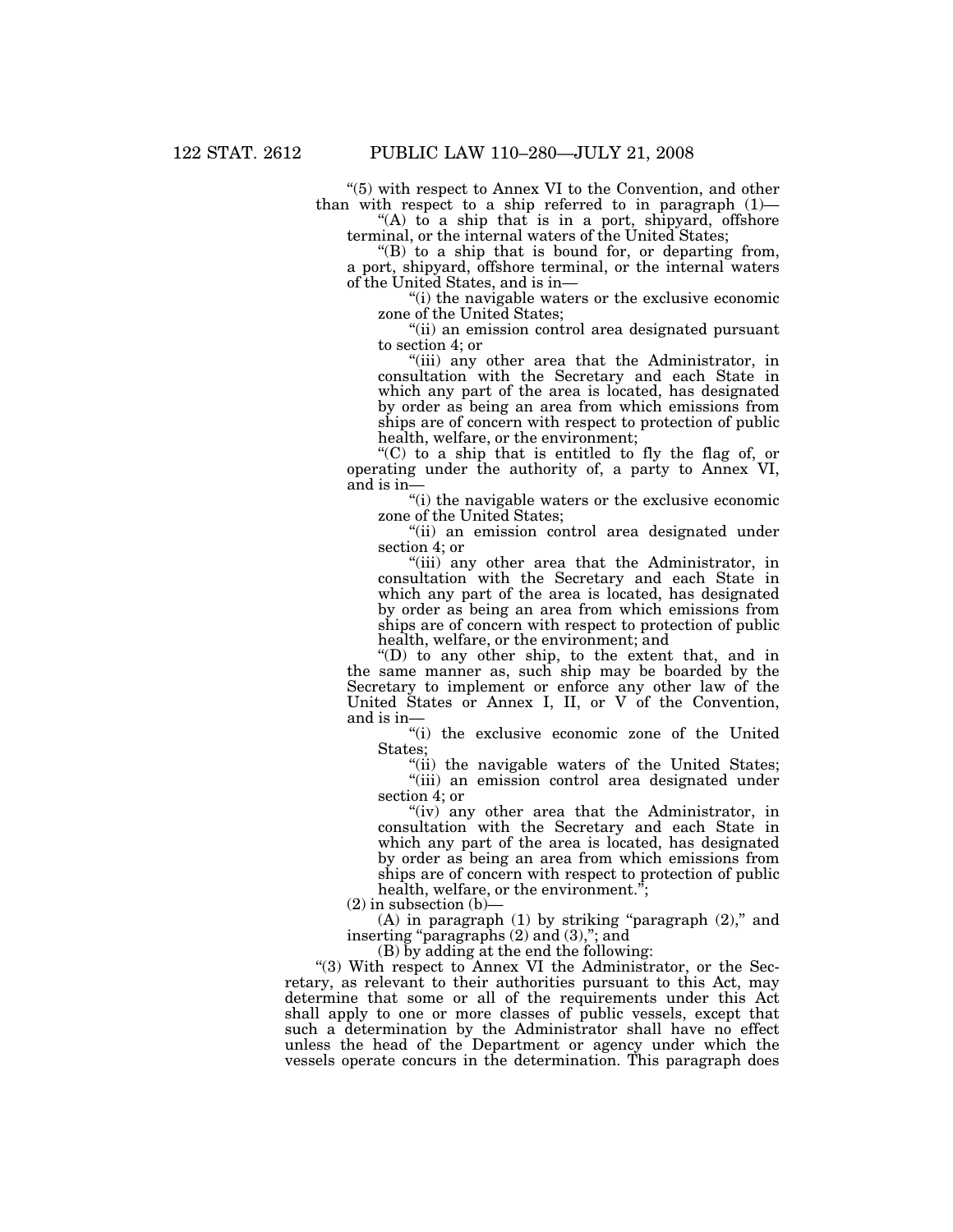not apply during time of war or during a declared national emergency.'';

(3) by redesignating subsections (c) through (g) as subsections (d) through (h), respectively, and inserting after subsection (b) the following:

"(c) APPLICATION TO OTHER PERSONS.—This Act shall apply to all persons to the extent necessary to ensure compliance with Annex VI to the Convention.'';

(4) in subsection (e), as redesignated—

(A) by inserting ''or the Administrator, consistent with section 4 of this Act," after "Secretary";

(B) by striking "of section  $(3)$ ," and inserting "of this section,''; and

(C) by striking ''Protocol, including regulations conforming to and giving effect to the requirements of Annex V" and inserting "Protocol (or the applicable Annex). and inserting "Protocol (or the applicable Annex), including regulations conforming to and giving effect to the requirements of Annex V and Annex VI''; and

(5) by adding at the end thereof the following:

''(i) SAVINGS CLAUSE.—Nothing in this section shall be construed to restrict in a manner inconsistent with international law navigational rights and freedoms as defined by United States law, treaty, convention, or customary international law.''.

# **SEC. 5. ADMINISTRATION AND ENFORCEMENT.**

Section 4 (33 U.S.C. 1903) is amended—

(1) by redesignating subsections (b) and (c) as subsections (c) and (d), respectively, and inserting after subsection (a) the following:

''(b) DUTY OF THE ADMINISTRATOR.—In addition to other duties specified in this Act, the Administrator and the Secretary, respectively, shall have the following duties and authorities:

" $(1)$  The Administrator shall, and no other person may, issue Engine International Air Pollution Prevention certificates in accordance with Annex VI and the International Maritime Organization's Technical Code on Control of Emissions of Nitrogen Oxides from Marine Diesel Engines, on behalf of the United States for a vessel of the United States as that term is defined in section 116 of title 46, United States Code. The issuance of Engine International Air Pollution Prevention certificates shall be consistent with any applicable requirements of the Clean Air Act or regulations prescribed under that Act.

"(2) The Administrator shall have authority to administer regulations 12, 13, 14, 15, 16, 17, 18, and 19 of Annex VI to the Convention.

''(3) The Administrator shall, only as specified in section 8(f), have authority to enforce Annex VI of the Convention.'';

(2) in subsection (c), as redesignated, by redesignating paragraph (2) as paragraph (4), and inserting after paragraph (1) the following:

"(2) In addition to the authority the Secretary has to prescribe regulations under this Act, the Administrator shall also prescribe any necessary or desired regulations to carry out the provisions of regulations 12, 13, 14, 15, 16, 17, 18, and 19 of Annex VI to the Convention.

''(3) In prescribing any regulations under this section, the Secretary and the Administrator shall consult with each other, and

Certificates.

Regulations.

Consultation.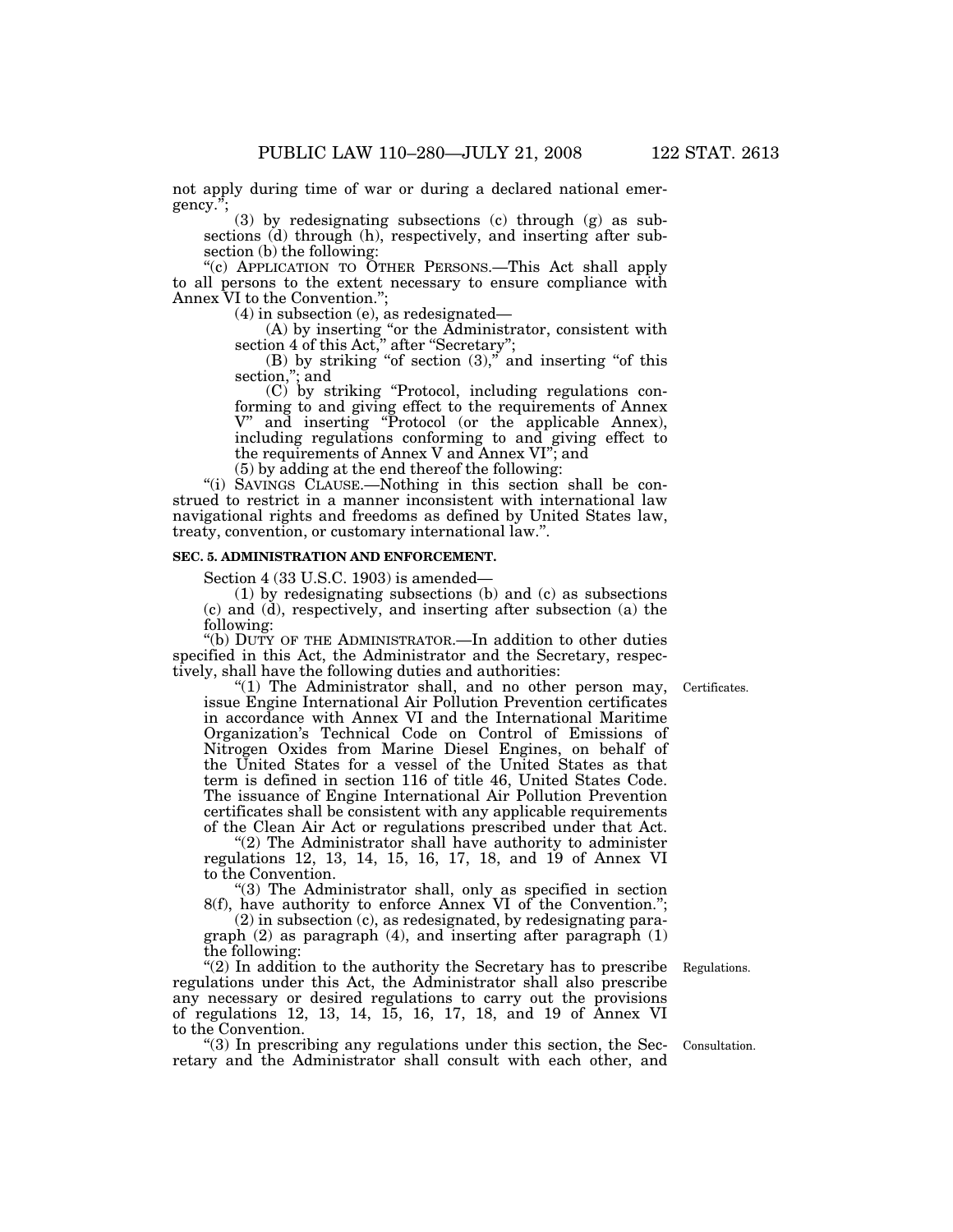with respect to regulation 19, with the Secretary of the Interior."; and

(3) by adding at the end of subsection (c), as redesignated, the following:

Effective date. Notification.

''(5) No standard issued by any person or Federal authority, with respect to emissions from tank vessels subject to regulation 15 of Annex VI to the Convention, shall be effective until 6 months after the required notification to the International Maritime Organization by the Secretary.''.

# **SEC. 6. CERTIFICATES.**

Section 5 (33 U.S.C. 1904) is amended—

(1) in subsection (a) by striking ''The Secretary'' and inserting "Except as provided in section  $4(b)(1)$ , the Secretary"; (2) in subsection (b) by striking ''Secretary under the

authority of the MARPOL protocol.'' and inserting ''Secretary or the Administrator under the authority of this Act.''; and

(3) in subsection (e) by striking ''environment.'' and inserting "environment or the public health and welfare.".

#### **SEC. 7. RECEPTION FACILITIES.**

Section 6 (33 U.S.C. 1905) is amended—

(1) in subsection (a) by adding at the end the following: ''(3) The Secretary and the Administrator, after consulting with appropriate Federal agencies, shall jointly prescribe regulations setting criteria for determining the adequacy of reception facilities for receiving ozone depleting substances, equipment containing such substances, and exhaust gas cleaning residues at a port or terminal, and stating any additional measures and requirements as are appropriate to ensure such adequacy. Persons in charge of ports and terminals shall provide reception facilities, or ensure that reception facilities are available, in accordance with those regulations. The Secretary and the Administrator may jointly prescribe regulations to certify, and may issue certificates to the effect, that a port's or terminal's facilities for receiving ozone depleting substances, equipment containing such substances, and exhaust gas cleaning residues from ships are adequate.'';

 $(2)$  in subsection  $(b)$  by inserting "or the Administrator" after ''Secretary'';

(3) in subsection (e) by striking paragraph (2) and inserting the following:

"(2) The Secretary may deny the entry of a ship to a port or terminal required by the MARPOL Protocol, this Act, or regulations prescribed under this section relating to the provision of adequate reception facilities for garbage, ozone depleting substances, equipment containing those substances, or exhaust gas cleaning residues, if the port or terminal is not in compliance with the MARPOL Protocol, this Act, or those regulations.";

(4) in subsection  $(f)(1)$  by striking "Secretary is" and inserting ''Secretary and the Administrator are''; and

 $(5)$  in subsection  $(f)(2)$  by striking " $(A)$ ".

#### **SEC. 8. INSPECTIONS.**

Section 8(f) (33 U.S.C. 1907(f)) is amended to read as follows: " $(f)(1)$  The Secretary may inspect a ship to which this Act applies as provided under section  $3(a)(5)$ , to verify whether the ship is in compliance with Annex VI to the Convention and this Act.

Regulations.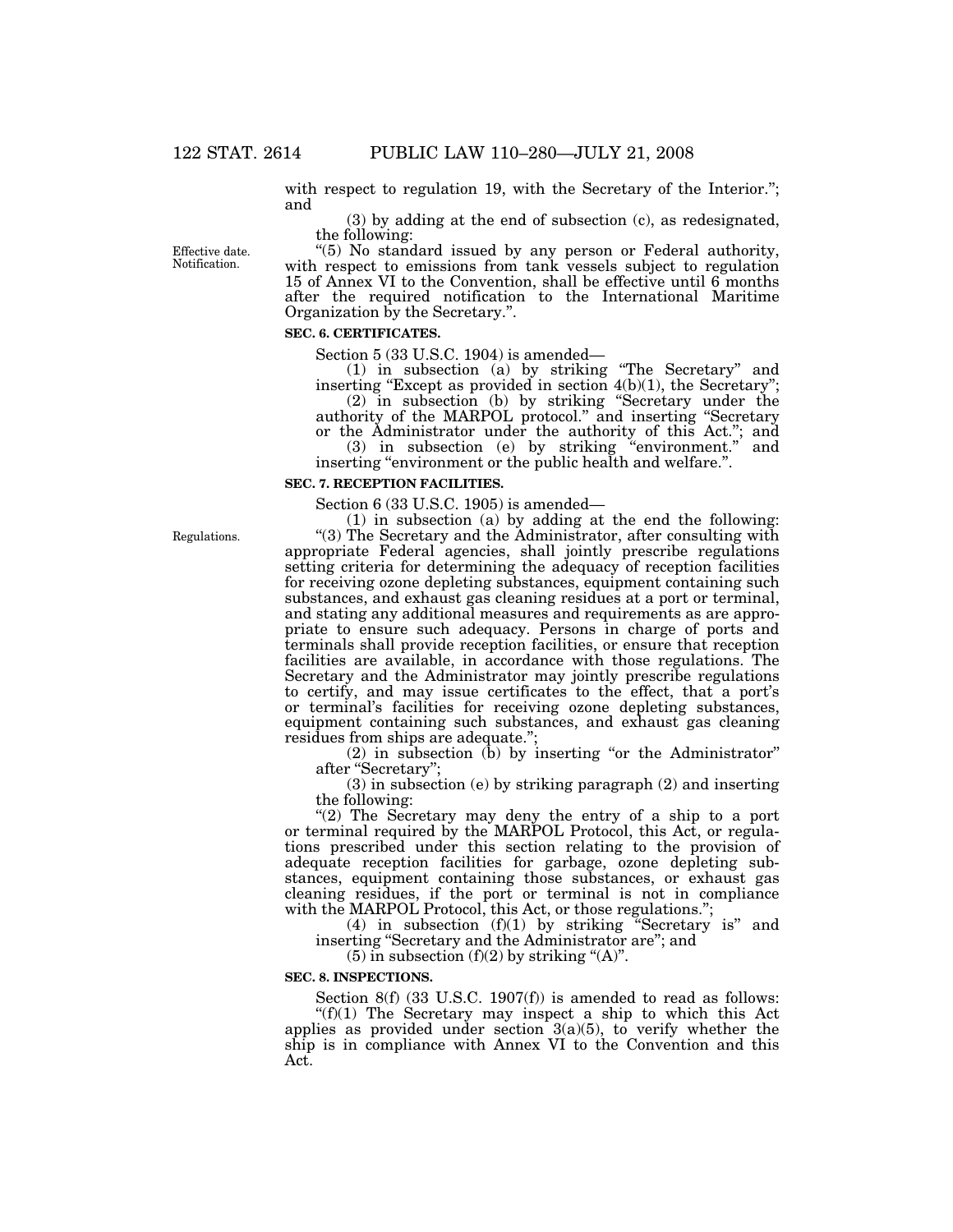" $(2)$  If an inspection under this subsection or any other information indicates that a violation has occurred, the Secretary, or the Administrator in a matter referred by the Secretary, may undertake enforcement action under this section.

''(3) Notwithstanding subsection (b) and paragraph (2) of this subsection, the Administrator shall have all of the authorities of the Secretary, as specified in subsection (b) of this section, for the purposes of enforcing regulations 17 and 18 of Annex VI to the Convention to the extent that shoreside violations are the subject of the action and in any other matter referred to the Administrator by the Secretary.''.

#### **SEC. 9. AMENDMENTS TO THE PROTOCOL.**

Section 10(b) (33 U.S.C. 1909(b)) is amended—

(1) by striking ''Annex I, II, or V'' and inserting ''Annex I, II, V, or VI''; and

 $(2)$  by inserting "or the Administrator as provided for in this Act,'' after ''Secretary,''.

#### **SEC. 10. PENALTIES.**

Section 9 (33 U.S.C. 1908) is amended—

(1) by striking ''Protocol,,'' each place it appears and inserting "Protocol,";

 $(2)$  in subsection  $(b)$ –

(A) by inserting ''or the Administrator as provided for in this Act,'' after ''Secretary,'' the first place it appears;

(B) in paragraph (2), by inserting ", or the Administrator as provided for in this Act," after "Secretary"; and

(C) in the matter after paragraph (2)—

(i) by inserting ''or the Administrator as provided for in this Act'' after ''Secretary,'' the first place it appears; and

(ii) by inserting '', or the Administrator as provided for in this Act," after "Secretary" the second and third places it appears;

 $(3)$  in subsection  $(c)$ , by inserting ", or the Administrator as provided for in this Act," after "Secretary" each place it appears; and

(4) in subsection (f), by inserting ''or the Administrator as provided for in this Act'' after ''Secretary,'' the first place appears.

### **SEC. 11. EFFECT ON OTHER LAWS.**

Section 15 (33 U.S.C. 1911) is amended to read as follows:

### **''SEC. 15. EFFECT ON OTHER LAWS.**

''Authorities, requirements, and remedies of this Act supplement and neither amend nor repeal any other authorities, requirements, or remedies conferred by any other provision of law. Nothing in this Act shall limit, deny, amend, modify, or repeal any other authority, requirement, or remedy available to the United States or any other person, except as expressly provided in this Act.''.

### **SEC. 12. LEGAL ACTIONS.**

Section 11 (33 U.S.C. 1910) is amended—

(1) by redesignating paragraph (3) of subsection (a) as paragraph (4), and inserting after paragraph (2) the following: